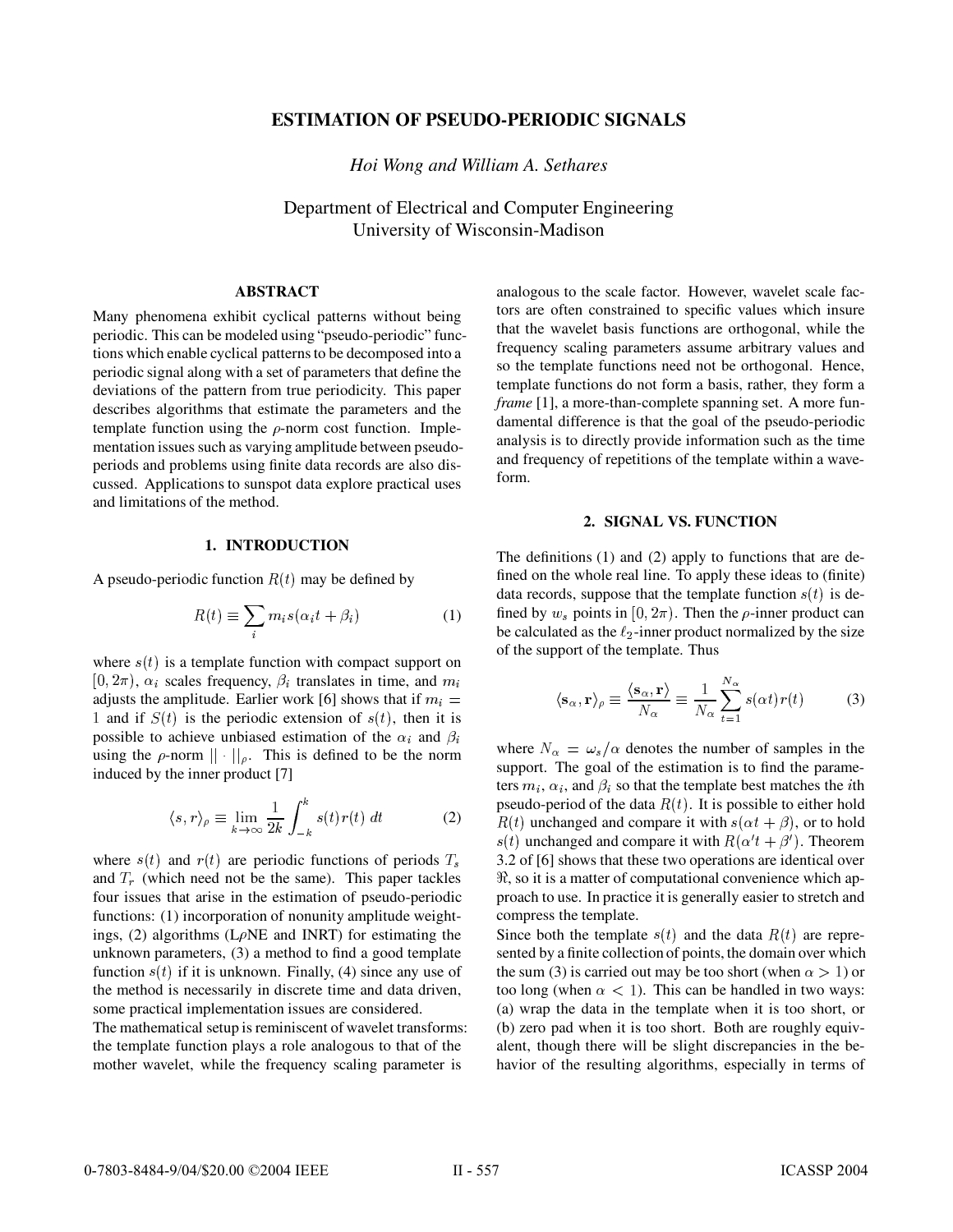stopping conditions. For the wrap-shift method,  $S(t)$  is the  $2\pi$ -periodic extension of  $s(t)$ , and  $R(t)$  is compared with  $s(\alpha t + \beta)$ . This may be most useful for signals (such as those from musical analyses [8]) where the phase of the local period varies. The weakness of this setting is that discontinuity at junctions between local pseudo-periods may complicate the interpolation. The pad zero method<sup>1</sup> assumes the deadband is filled with zeros, that is  $\{S(t) =$  $\{0\}\big|_{t\in(-\infty,0)\cup[2\pi,\infty)}, \{S(t) = s(t)\}\big|_{t\in[0,2\pi)}.$  This may be more useful for signals (such as heartbeat or sunspot data) where there are silences (deadband) between pseudo-periods, that is, where the template may be assumed to be approximately zero at either end of its domain.

#### **3. STEEPEST DESCENT - LEAST -NORM ERROR**

One way to estimate the unknown parameters is with a gradient method. Two different cost functions were suggested in [6]: minimize the  $\rho$ -norm of error (L $\rho$ NE), or maximize the inner product (MaxCorr).  $L\rho NE$  is implemented with the gradient method in this section. MaxCorr is discussed in section 5. If the template contains inadequate information (for example, is too short), the estimation is not meaningful (A degenerate case would be a template with only a single point.) It is the user's responsibility to choose a good template, and this choice is discussed in section 6.

### **3.1. Estimation Procedure (Approximate Gradient)**

At each local period,  $s(\alpha t)$  is known. The algorithm extracts  $r(t)$  from  $R(t)$  (with an appropriate translation) and then estimates the three parameters  $m_i$ ,  $\alpha_i$  and  $\beta_i$ . In implementation, it is easier to use the parameter  $\delta_i$  in place of  $\beta_i$  where the two are related by

$$
\beta_i \equiv \sum_{j < i} \frac{2\pi}{\alpha_j} + \delta_i. \tag{4}
$$

With appropriate  $s(\alpha t)$  and  $r(t)$ , the cost function at the *i*th pseudo-period can be computed:

$$
J(\alpha,\delta,m)=||\mathbf{s}(\alpha t+\beta)-m\mathbf{r}(t)||^2_{\rho}.
$$

The parameters are updated by:

$$
\alpha_{k+1} = \alpha_k - \mu_{\alpha} \frac{dJ}{d\alpha} \approx \alpha_k - \mu_{\alpha} \frac{J(\alpha_k) - J(\alpha_k + \Delta \alpha)}{\Delta \alpha}
$$
  
\n
$$
\delta_{k+1} = \delta_k - \mu_{\delta} \frac{dJ}{d\delta} \approx \delta_k - \mu_{\delta} \frac{J(\delta_k) - J(\delta_k + \Delta \delta)}{\Delta \delta}
$$
 (5)  
\n
$$
m_{k+1} = m_k - \mu_m \frac{dJ}{dm} \approx m_k - \mu_m \frac{J(m_k) - J(m_k + \Delta m)}{\Delta m}
$$
  
\n**Proof:** Let

The algorithm will stop (and consider the current parameters satisfactory) when all three derivatives change sign and:

$$
\left|\frac{dJ}{dm}\right| < \epsilon_m \qquad \left|\frac{dJ}{d\alpha}\right| < \epsilon_\alpha \qquad \left|\frac{dJ}{d\delta}\right| < \epsilon_d
$$

 $\frac{1}{2}$  surface might have various local minima. Since multiple where  $\epsilon_m$ ,  $\epsilon_\alpha$  and  $\epsilon_\delta$  are user specified values. Because the cost function is nonlinear, it should be expected that the cost parameters are adapting simultaneously, their rate of convergence (related to step-sizes) must be carefully set. Good sets of  $\mu_{\alpha}$ ,  $\mu_{\delta}$  and  $\mu_m$  were found by trial and error.

### **4. AMPLITUDE MISMATCH**

In addition to translation and frequency scaling, real-life pseudo-periodic signals usually have amplitude mismatch. In contrast, the theoretical development in [6] assumed  $m_i =$  $1, \forall i$ . This section shows that, depending on the cost function chosen, the amplitude mismatch might or might not bias the estimation. As intuition suggests, MaxCorr is immune to amplitude mismatch, while ignoring amplitude mismatch when using  $L\rho NE$  may result in biased estimates. The cost function of MaxCorr is:

$$
\tilde{J} = \langle \mathbf{r}(t), m\mathbf{s}(\alpha t) \rangle_p. \tag{6}
$$

**Theorem 1** *With MaxCorr (6) as the cost function, the amplitude mismatch factor need not be taken into account in order to estimate and . Moreover, cannot be estimated using the MaxCorr cost.*

**Proof:** Let  $\tilde{J}$  be the cost function with amplitude mismatch:

$$
\widetilde{J}=\langle \mathbf{r}(t),m\mathbf{s}(\alpha t)\rangle_{\rho}=m\langle \mathbf{r}(t),\mathbf{s}(\alpha t)\rangle_{\rho}=m\cdot J
$$

When the match is perfect

$$
\frac{\partial \tilde{J}}{\partial \alpha} = m \frac{\partial \tilde{J}}{\partial \alpha} = m \cdot 0 = 0
$$

The above proof also shows that it is impossible to estimate the amplitude mismatch factor  $m$  using MaxCorr as cost function because the derivative at the correct coordinate  $(\alpha^*, \delta^*)$  will be zero, regardless of m.

**Theorem 2** *With L NE as the cost function, the amplitude mismatch factor must be taken into account in order to estimate* α and δ. Ignoring m may lead to biased estima*tion.*

**Proof:** Let m be the amplitude factor, and

$$
J = ||\mathbf{r}(t) - m\mathbf{s}(\alpha t)||_{\rho}^{2}.
$$
 (7)

The objective is to show that if  $m \neq 1$ , then J does not achieve its minimum at  $\alpha = \alpha^*$ . Suppose the template

<sup>&</sup>lt;sup>1</sup>The estimation procedure need not, in reality, fill a vector with zero values. Instead, shifting can be performed by sliding the window that extracts  $r(t)$  from  $R(t)$  according to  $\beta$ .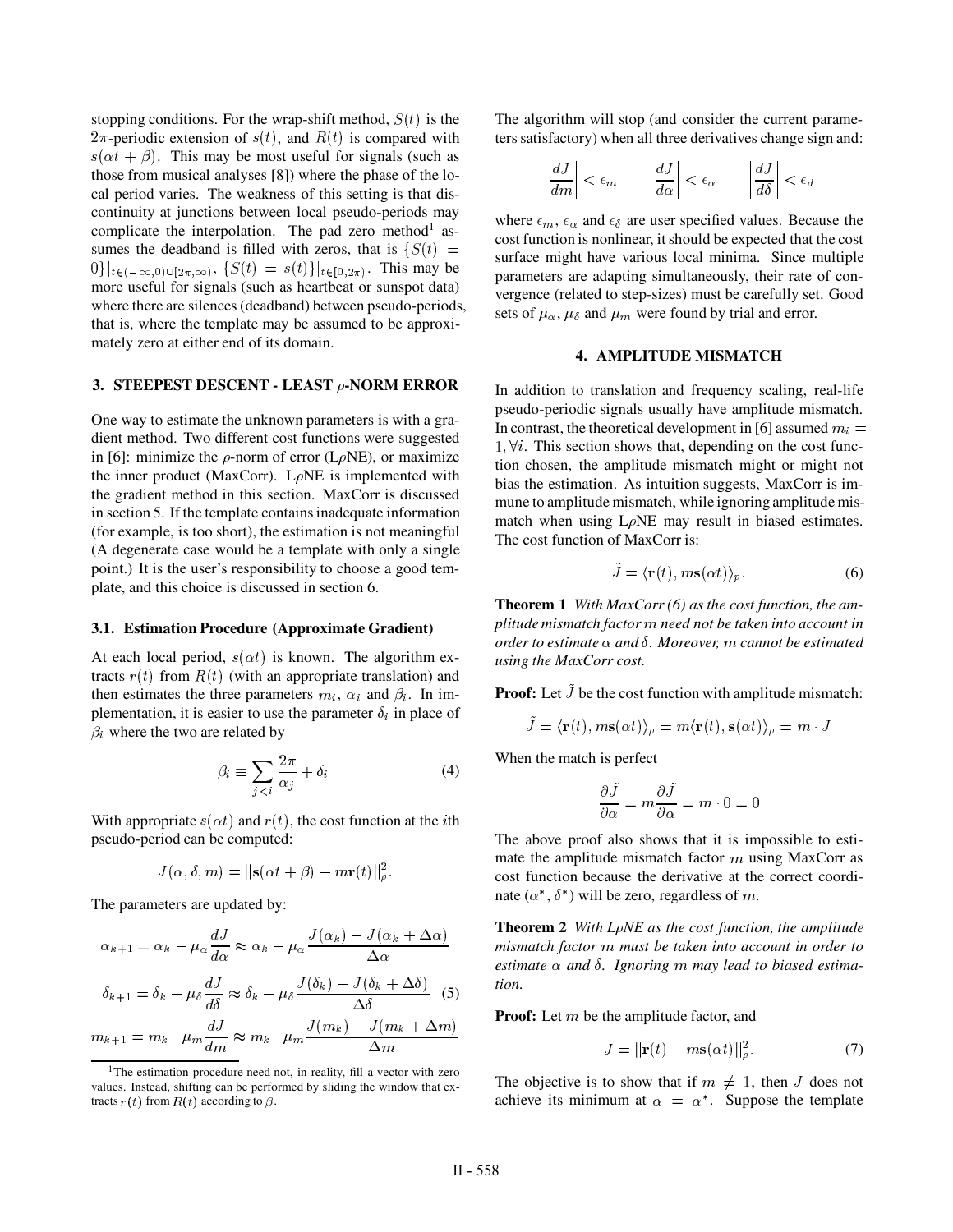$\mathbf{s}(\alpha t)$  matches the data  $\mathbf{r}(t)$  at  $\alpha = \alpha^*$ , i.e.  $\mathbf{r}(t) = \mathbf{s}(\alpha^* t)$ . wh Expressing the  $\rho$ -norm in terms of the  $L_2$ -norm yields

$$
J = \frac{\|\mathbf{s}(\alpha^*t) - m\mathbf{s}(\alpha t)\|^2}{\omega_s/\alpha}.
$$

For the estimation to be unbiased,

$$
\left. \frac{\partial J}{\partial \alpha} \right|_{\alpha = \alpha^*} = 0. \tag{8}
$$

In general

$$
\left. \frac{\partial s(at)}{\partial \alpha} \right|_{\alpha = \alpha^*} \neq 0.
$$

Hence

$$
\frac{\partial J}{\partial \alpha} = \frac{\alpha}{\omega_s} \frac{\partial ||s(\alpha^*t) - ms(at)||^2}{\partial \alpha} + \frac{||s(\alpha^*t) - ms(at)||^2}{\omega_s}
$$
Th  
\n
$$
\frac{\partial J}{\partial \alpha} = \frac{||s(\alpha^*t) - ms(at)||^2}{\omega_s} - 2m\alpha ||s(\alpha^*t) - ms(at)|| \frac{\partial s(\alpha t)}{\partial \alpha}
$$
Re  
\n
$$
\frac{\partial J}{\partial \alpha} \Big|_{\alpha^*} = \frac{(1 - m)^2 ||s(\alpha^*t)||^2}{\omega_s} + 2(m^2 - m)\alpha^* ||s(\alpha^*t)|| \frac{\partial s(\alpha t)}{\partial \alpha} \Big|_{\alpha^*}
$$
K.  
\n
$$
\frac{\partial J}{\partial \alpha} \Big|_{\alpha = \alpha^*} \neq 0 \qquad \forall m \neq 1
$$
wh

By violating (8), the estimation is, in general, biased when  $\neq 1$ .

#### **5. THE MAXCORR ALTERNATIVE**

As a result of using MaxCorr (6) as the cost function for gradient estimation, a relationship between  $\alpha$  and the template is found. This relationship can be exploited to create a faster method of estimating  $\alpha_i$ .

**Theorem 3** *The frequency scaling factor*  $\alpha$  *is determined by the ratio between the energy of the template and energy of frequency scaled (by*  $\alpha_i$ ) version of itself:

$$
\alpha^* = \frac{\|\mathbf{s}(t)\|^2}{\|\mathbf{s}(\alpha^*t)\|^2}.
$$
 (9)

**Proof:** Writing  $(6)$  in terms of the  $L_2$  norm yields

$$
J=\langle \mathbf{r}(t),\mathbf{s}(\alpha t)\rangle_{\rho}=\frac{\langle \mathbf{r}(t),\mathbf{s}(\alpha t)\rangle}{N_{\alpha}}
$$

where

$$
\langle \mathbf{r}(t), \mathbf{s}(\alpha t) \rangle = \sum_{i=1}^{N_{\alpha}} r_i(t) s_i(\alpha t). \tag{10}
$$

At match,  $\alpha = \alpha^*$  and  $\mathbf{r}(t) = \mathbf{s}(\alpha^*t)$ . Thus

$$
\left. \frac{\partial J}{\partial \alpha} \right|_{\alpha = \alpha^*} = \frac{\partial (\langle \mathbf{r}(t), \mathbf{s}(\alpha t) \rangle_{\omega_s}^{\alpha})}{\partial \alpha} \bigg|_{\alpha = \alpha^*} = 0
$$

which implies that

$$
\frac{1}{\omega_s} \left( \langle \mathbf{r}(t), \mathbf{s}(\alpha t) \rangle + \alpha \frac{\partial \langle \mathbf{r}(t), \mathbf{s}(\alpha t) \rangle}{\partial \alpha} \right) \Big|_{\alpha = \alpha^*} = 0.
$$

The right hand side is complicated since  $\alpha$  appears in the template  $s(\alpha t)$  and in the upper limit of the sum. This is in the form of an ODE

$$
\left\{\frac{\partial \langle \mathbf{r}(t), \mathbf{s}(\alpha t) \rangle}{\langle \mathbf{r}(t), \mathbf{s}(\alpha t) \rangle} \,=\, -\frac{\partial \alpha}{\alpha} \right\}_{\alpha = \alpha^*}.
$$

which can be solved

$$
ln\langle \mathbf{r}, \mathbf{s}(\alpha^*t)\rangle = -ln(\alpha^*) + K.
$$

The matching condition  $\alpha = \alpha^*$  implies  $\mathbf{r}(t) = \mathbf{s}(\alpha^*t)$ , and

$$
ln||\mathbf{s}(\alpha^*t)||^2 = -ln(\alpha^*) + K.
$$

 $(\alpha t)$  K. Hence Realizing that the template has  $\alpha^* = 1$  shows that  $\ln ||s(t)||^2 =$ 

$$
ln||\mathbf{s}(\alpha^*t)||^2 = -ln(\alpha^*) + ln||\mathbf{s}(t)||^2
$$

which can be rearranged to show  $(9)$ .

#### **5.1. Application: Independent Norm Ratio Test (INRT)**

If  $s(\alpha t)$  on the right hand side of (9) is replaced by  $r(t)$ , the following equation is obtained

$$
\alpha^* = \frac{\|\mathbf{s}(t)\|^2}{\|\mathbf{r}(t)\|^2}.\tag{11}
$$

The expression on the right hand side will be evaluated and compared with the current value of  $\alpha$  to be tested. If they are equal, then  $||r(t)|| = ||s(at)||$ . If the template function correctly describes the data, then  $\mathbf{r}(t) = \mathbf{s}(\alpha t)$ . From the equation above, INRT does not give information about translation parameters. This is obvious for the 'wrap-shift' method discussed earlier where the norm of  $r(t)$  is independent of any shifts.2 In the 'pad zeros' method, incorrect translation introduces undesired signals into  $\|\mathbf{r}(t)\|$ , caus- $\frac{\| \mathbf{s}(t) \|^2}{\| \mathbf{r}(t) \|^2}$  to  $\frac{f(t)}{f(t)}$  to deviate from  $\alpha$ . With other parameters fixed,  $\delta_i$  can be estimated using a simple one-dimensional search. INRT is based on the error surface  $\alpha^* - ||s(t)||^2 / ||r(t)||^2$ . Since this is not very smooth, it may have many local minima. On the other hand, since INRT is numerically very fast, it may be useful when computation is at a premium. Even small errors in the norm, however, may lead to large changes in  $\alpha$ , thus making INRT sensitive to noise and to template mismatch.

<sup>&</sup>lt;sup>2</sup>This occurs because, for finite series, numbers can be added in different order without affecting the sum. [2]